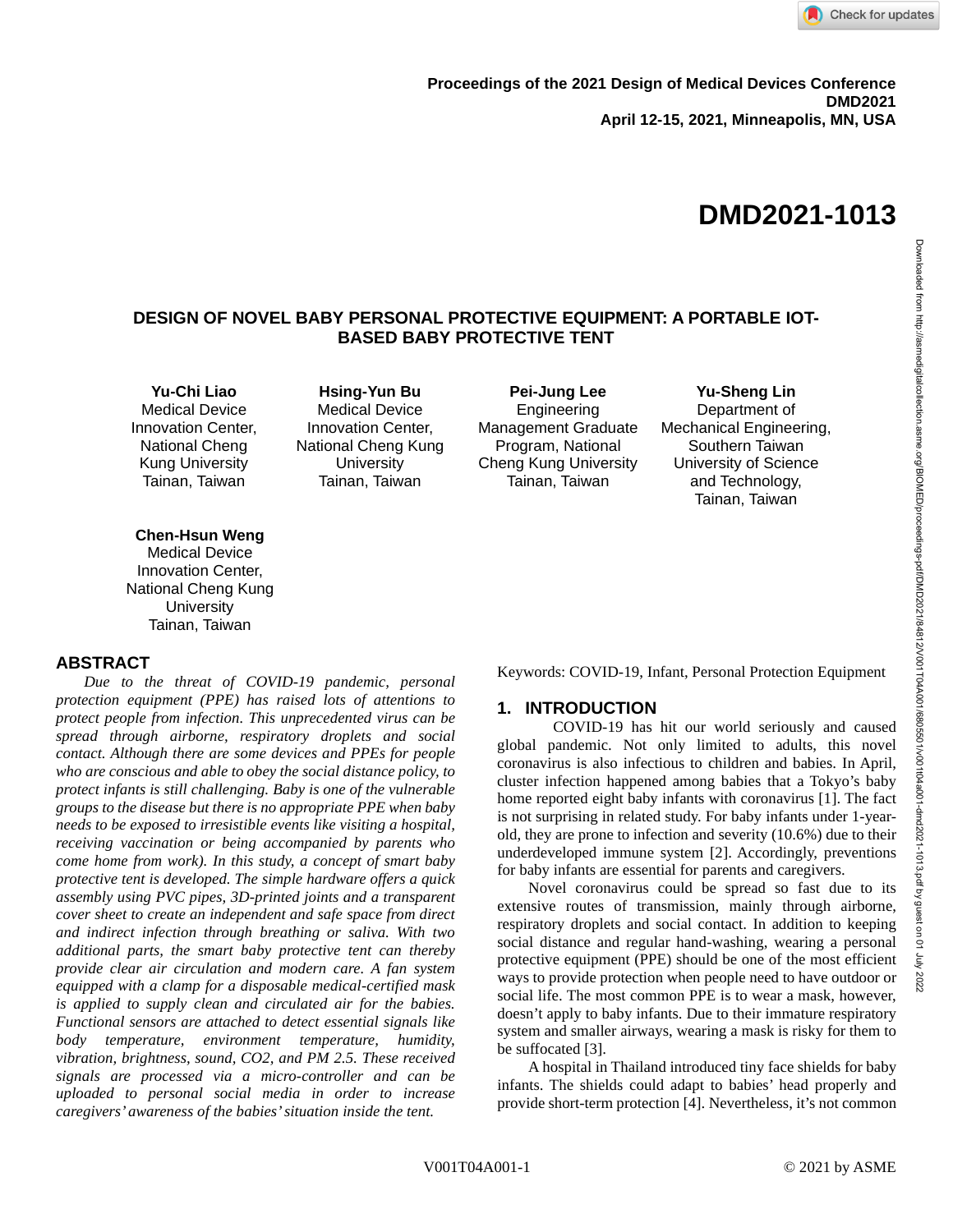to see baby PPE on the market, even though parents and caregivers are desperately coping with their babies' prevention challenges during the pandemic. Considering baby care and prevention needs, it inspired us to design a specialized infant baby PPE that could protect them from infection and solve the problems of not impeding their regular breath.

In Finland, baby cardboard box is a popular and successful baby care necessity, which the government provided to Finnish parent for each newborn baby. The size of the box could perfectly accommodate one baby and have them feel secure, while it could fulfill the parents' hopes to move the box easily and take care of the babies anywhere at home [5]. The design of baby cardboard box initiated our idea to develop a baby protective tent that could create a secure space for babies with easily accessible materials.

The baby protective tent could be used when there are occasions that babies should be exposed to the public such as go to a doctor or receive vaccination in the hospital. At home, the tent could also be used while the babies are long accompanied by parents or caregivers, who could possibly come home from high-risk environments. The tent could be easily assembled and adapted to baby mattress, stroller or bassinet.

## **2. MATERIALS AND METHODS 2.1 Configuration of hardware**

 According to the experience of COVID-19 outbreak, many places over the world cannot always have sufficient support and instant equipment. The intention of baby protective tent is able to quick assembly with common resources and meet the medical requirement. The hardware includes a truss, a cover sheet and a fan system.

The truss is a space for infants to lie down, and the material can be built with PVC pipes and joints. Figure 1 shows the configuration and the dimension is in width 364mm, length 614mm and height 324mm. A transparent sheet is used to cover the framework and plays the role as a shield against direct and indirect infections through breathing or saliva.



### **FIGURE 1:** THE STRUCTURE AND COMPONENTS OF VENTILATED PROTECTIVE TENT

A fan system is designed for air circulation by supplying a positive air pressure. The case is manufactured by 3D printing and composes two cooler fans inside as a ventilator. The model of cooler fans is 120mm silencio FP R4-SFNL-14PK-R1, provided by Cooler Master Technology Inc. The speed is around 800-1400 RPM with a DC 12 voltage power requirement.



**FIGURE 2:** THE DESIGN OF THE VENTILATOR ONTO WHICH A MEDICAL CERTIFIED MASK COULD BE APPLIED

When the fan system pumps the air flow into the tent, there is an outlet from the bottom side for air ventilation, as shown in Figure 2. Considering the coronavirus can easily transmit via saliva and air, the fan system clamps a disposable medicalcertified mask outside the ventilator (see Figure 3), it works as a HEPA filter that supplies clean air into the baby tent. The advantage of using medical-certified masks is able to be purchased from pharmacy and they are affordable consumables.



**FIGURE 3:** THE POSITIVE PRESSURE VENTILATOR SUPPLY CIRCULATED AIR TO THE TENT

## **2.2 Baby Protective Tent Integrating IoT System**

By applying IoT, we empowered the baby protective tent as it could enable the parents or caregivers to monitor the baby's situation and ensure the environment within the tent. The IoT system is composed of wired sensors and a micro-controller that could connect to wifi. The sensors are used to detect signals of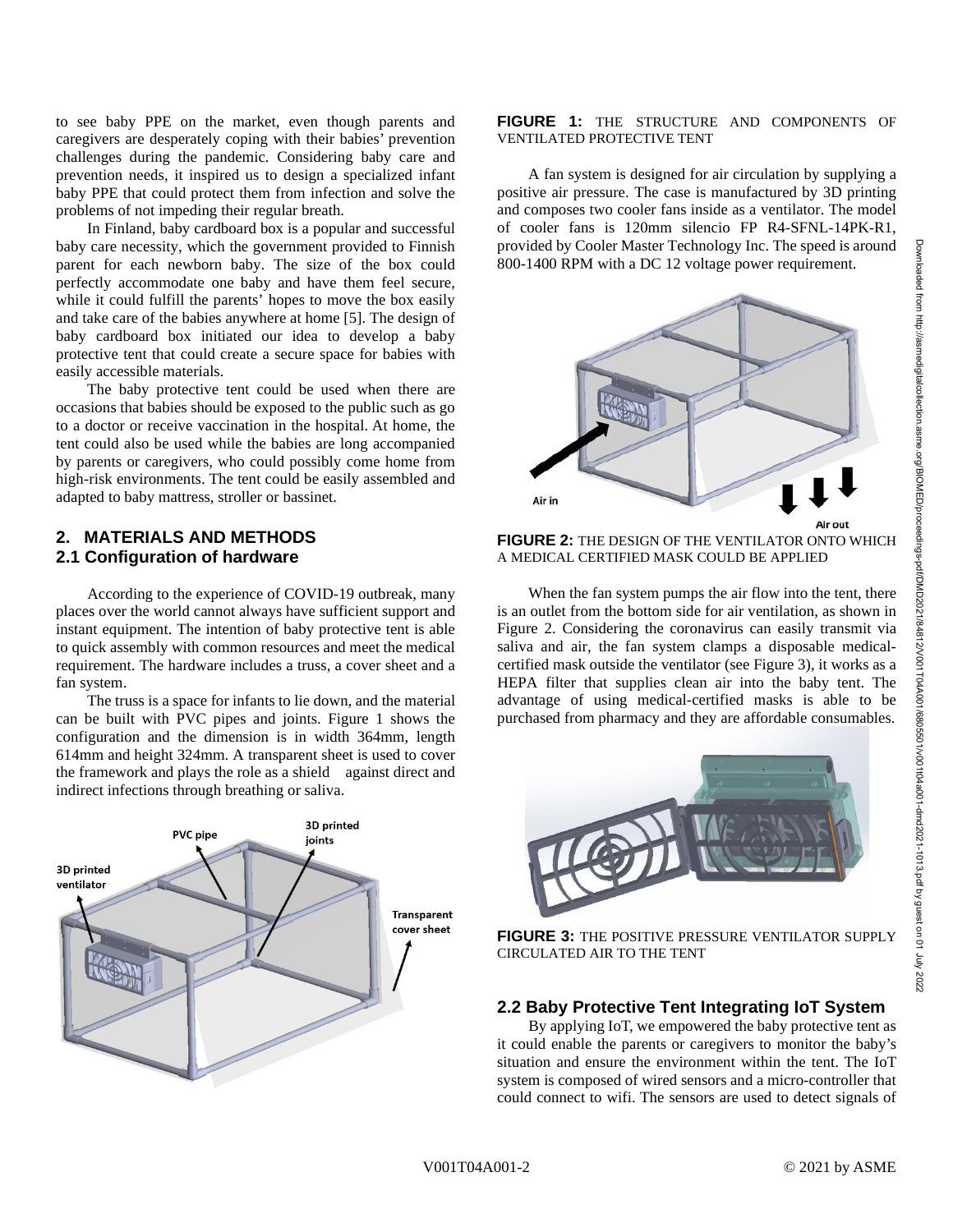Downloaded from http://asmedigitalcollection.asme.org/BIOMED/proceedings-pdf/DMD2021/84812/V001T04A001/6805501/v001t04a001-dmd2021-1013.pdf by guest on 01 July 2022Downloaded from http://asmedigitalcotion.asme.org/BIOMED/proceedings-pdf/DMD2021/84812/V001T044001/805501/v01104a001-dmd2021-1013.pdf by guest on 01 July 2022

body temperature, environment temperature, humidity, body weight, vibration, brightness, sound, CO2, and PM 2.5. These detected signals will be sent to the micro-controller, then transmitted to the cloud database. Recorded information can be monitored regularly through a designed webpage, providing a history of detection. Additionally, a rule-based algorithm is proceeded on edge side to alarm when any abnormal situation happens, for example body temperature over 37.5 Celsius might occur a fever. The alarm can inform caregivers via social media such as Line, FB. The purpose of integrating IoT system to this baby PPE is for the babies to be cared well and seriously while receiving protection.

# **2.3 Baby Protective Tent with medical mask**

Respiratory droplets are the primary transmission route for SARS-CoV-2. Evidence suggests that virus transmission can be reduced by face coverings with baby tent, but robust evidence for how mask usage might affect safe distancing parameters is lacking. Accordingly, we investigate the effectiveness of medical masks and single-layer cotton masks on mitigating dispersion of large respiratory droplets (i.e. non aerosol). We tested a fluorescent droplet to simulate the coughing conditions. We quantified the number of droplets in flight using laser sheet illumination and UV-light for those that had landed at table height at up to 2m. Our results indicate that face coverings show consistent efficacy at blocking respiratory droplets. If aerosol transmission is later determined to be a significant driver of infection, then our findings may overestimate the effectiveness of face coverings. Figure 4 shows the image of baby tent.



**FIGURE 4:** (a) THE TENT with MEDICAL MASK (b) THE PHOTO of BABY TENT

# **3. DISCUSSION AND FUTURE WORK**

COVID-19 has changed the way we live and interact with people, not exclusive of the baby infants. Portable and economical PPE should be necessity for everyone not immune to the virus. Moreover, baby care market size keeps growing due to increasing disposable income of families in emerging markets, parents' awareness of baby care quality [6]. As a result, our future work will be to introduce the baby protective tent to the baby care market as a DIY package.

To provide an overview of the spread of droplets over the baby tent, we first used UV light to image the distribution of fluorescent particles that accumulated on white paper placed inside of the tent. An example result for a speaking test is shown in Figure 5. We measured droplet deposition rate according to distance, presented as the number of particles divided by the sampling area and the duration of the experiment by counting the droplets in 15 cm from the tent for speaking. Each experiment was performed six times with and without both types of medical mask, using a new mask for each repeat. The numbers of surfacedeposited droplets were consistent with the measurements of falling droplets. Once again, the presence of a face-covering very effectively blocked droplet deposition. However, because we measured droplets on longer duration (up to 20 min) than the flight tests, we could capture less frequent events. An effective method for tracing aerosols is integral to understanding baseline risk and designing mitigation strategies for reducing the transmission risk of SARS-CoV-2. Aerosols that are ≤10 μm are of great importance due to their ability to remain airborne and travel long distances. Particles that are 5 μm or less in diameter can penetrate the lower airways, potentially contributing to an increased severity and likelihood of infection. Figure 5 shows the image of fluorescent droplets distribution.



**FIGURE 5:** Photographs of particulates collected from impactor trials.